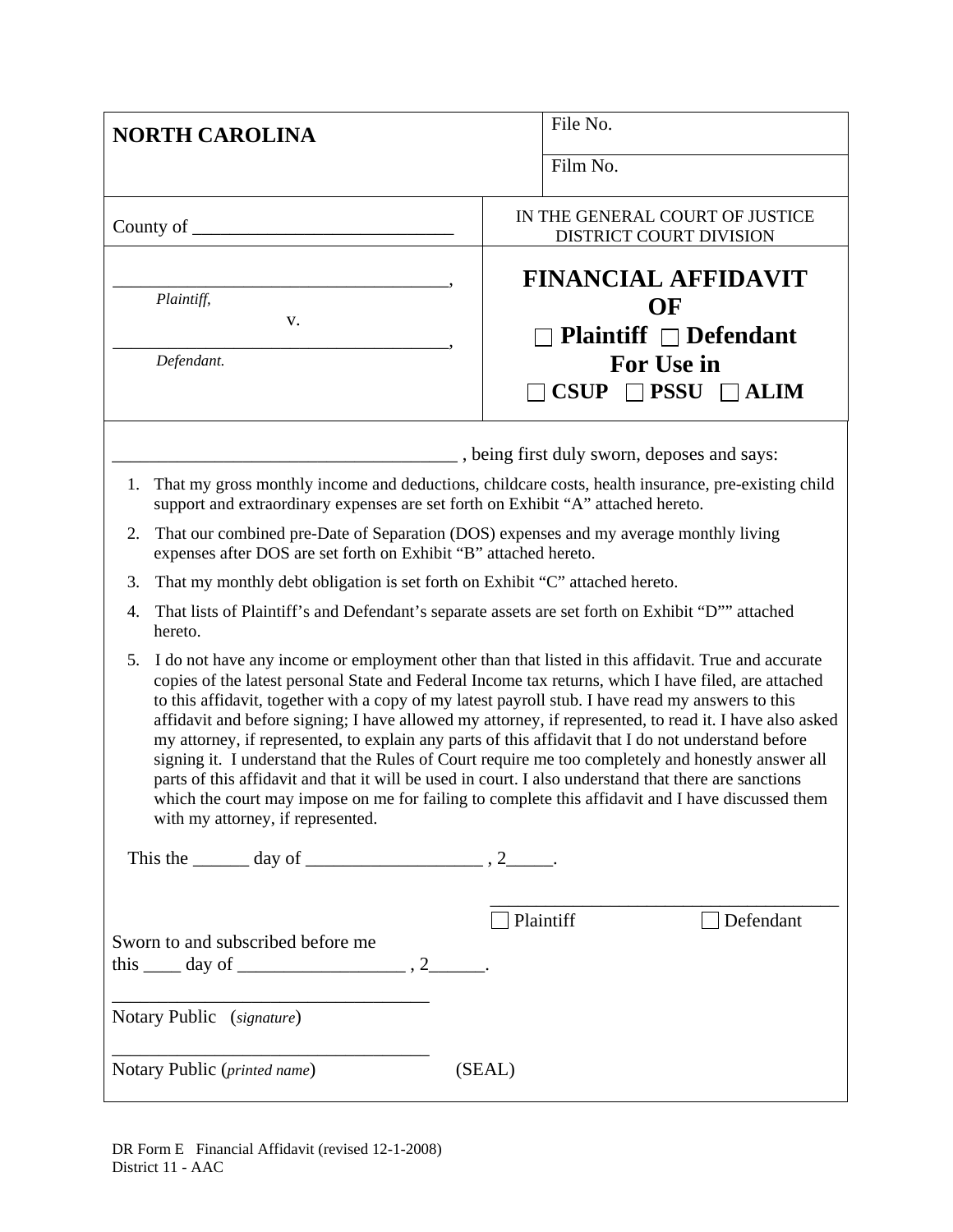### Exhibit A

# **MONTHLY INCOME AND DEDUCTIONS**

| <b>GROSS MONTHLY INCOME</b>                                                |         |
|----------------------------------------------------------------------------|---------|
| Salary/Wages (+bonuses, commissions, overtime, tips, etc.)<br>Employed by: |         |
| <b>Pensions and Retirement</b>                                             |         |
| <b>Social Security Disability</b>                                          |         |
| Disability and                                                             |         |
| Public Asst., AFDC Payments, Food Stamps, etc.                             |         |
| Rents                                                                      |         |
| <b>Child Support Payments</b>                                              |         |
| Dividends and Interest                                                     |         |
| Income from all other sources (specify)                                    |         |
| Other:                                                                     |         |
| Other:                                                                     |         |
| Other:                                                                     |         |
| <b>TOTAL GROSS MONTHLY INCOME</b>                                          | \$<br>0 |

| DEDUCTIONS FROM GROSS MONTHLY INCOME       |   |      |
|--------------------------------------------|---|------|
| <b>Federal Income Taxes</b>                |   |      |
| <b>State Income Taxes</b>                  |   |      |
| <b>Social Security</b>                     |   |      |
| Medicare                                   |   |      |
| Medical insurance                          |   |      |
| Pension or Retirement Fund                 |   |      |
| Other:                                     |   |      |
| Other:                                     |   |      |
| Other:                                     |   |      |
| Other:                                     |   |      |
| TOTAL DEDUCTIONS FROM GROSS MONTHLY INCOME | S | 0.00 |

### **NET MONTHLY INCOME \$**

| Monthly costs for work related childcare costs                                                                                                                                |    |
|-------------------------------------------------------------------------------------------------------------------------------------------------------------------------------|----|
| Monthly costs for child(ren0's health insurance premiums                                                                                                                      |    |
| Pre-existing child support payments for other children                                                                                                                        |    |
| Monthly extraordinary expenses for the child(ren), if any                                                                                                                     |    |
| A parent's financial responsibility for his/her natural/adopted children who currently                                                                                        | \$ |
| reside with the parent (other than children for whom child support is being determined<br>in the pending action) is (a) equal to the basic child support obligation for these |    |
| children based on the parent's income if the other parent of these children does not                                                                                          |    |
| live with the parent and children; or (b0 one-half of the basic child support obligation<br>for these children based on the combined incomes of both of the parents of these  |    |
| children if the other parent of these children lives with the parent and children.                                                                                            |    |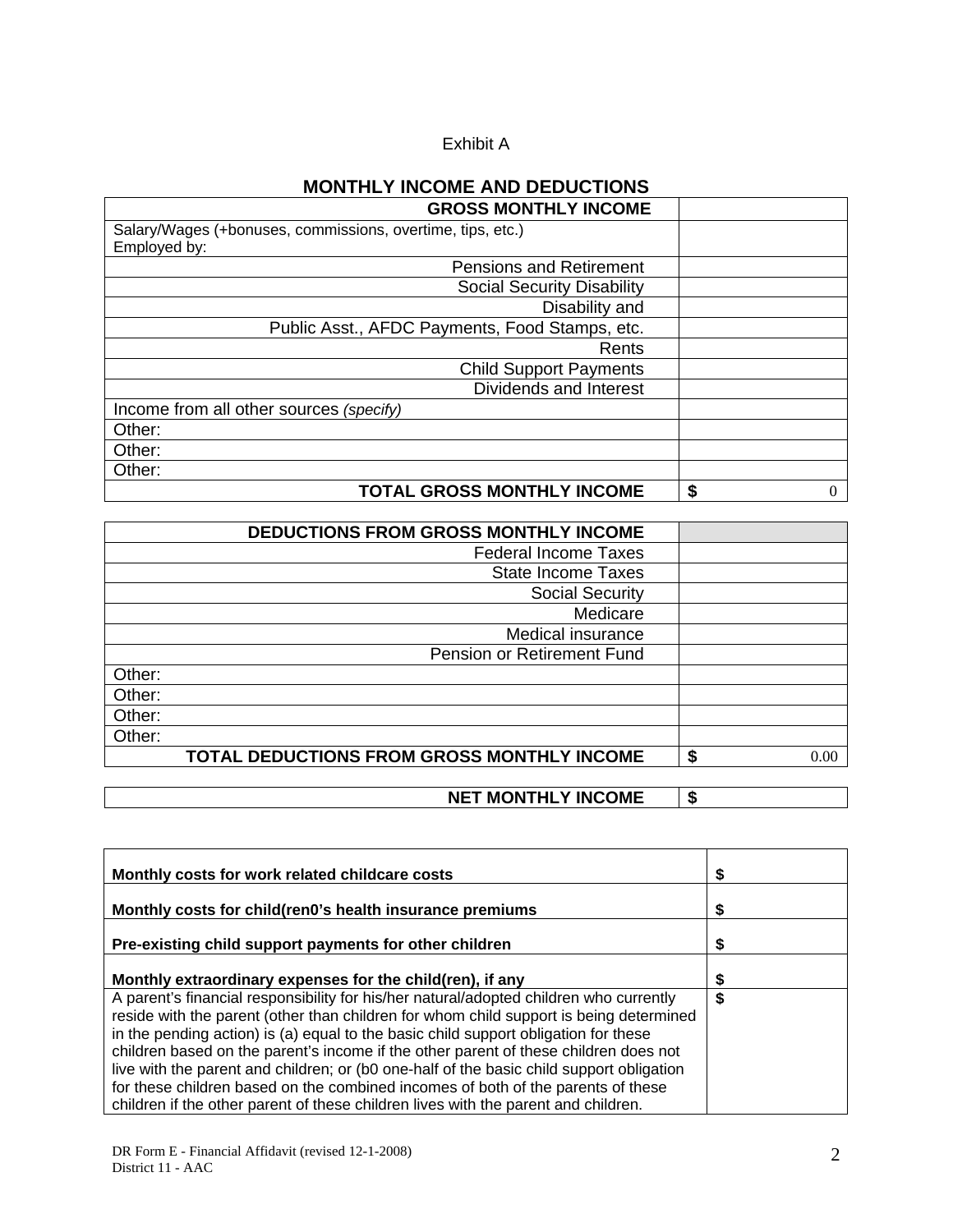## **\*\*\*\*\*\*\*\*\*\*\*\*\*\*\*\*\*\*\*\* STOP HERE \*\*\*\*\*\*\*\*\*\*\*\*\*\*\*\*\*\*\*\***

#### **\*\*\*IF THE ONLY ISSUE IN THIS CASE IS GUIDELINE CHILD SUPPORT\*\*\* CONTINUE FOR DEVIATION FROM GUIDELINE CHILD SUPPORT, POST-SEPARATION SUPPORT AND/OR ALIMONY**

| <b>MONTHLY LIVING EXPENSES</b>                 |                       |                          |
|------------------------------------------------|-----------------------|--------------------------|
|                                                | <b>Pre-DOS Living</b> | <b>Current Financial</b> |
|                                                | <b>Expenses</b>       | <b>Needs</b>             |
| <b>Rent or Mortgage</b>                        |                       |                          |
| <b>Electricity</b>                             |                       |                          |
| <b>Fuel/Oil</b>                                |                       |                          |
| <b>Water</b>                                   |                       |                          |
| <b>Telephone/Mobile Phone/Internet Service</b> |                       |                          |
| <b>Cablevision</b>                             |                       |                          |
| <b>Home/Rent/Insurance</b>                     |                       |                          |
| <b>Home Maintenance</b>                        |                       |                          |
| <b>Real/Personal Tax</b>                       |                       |                          |
| <b>Groceries</b>                               |                       |                          |
| <b>Eating Out</b>                              |                       |                          |
| <b>Child Care</b>                              |                       |                          |
| <b>School Supplies</b>                         |                       |                          |
| <b>Dance/Piano</b>                             |                       |                          |
| <b>Extracurricular</b>                         |                       |                          |
| <b>Reading Material</b>                        |                       |                          |
| <b>Medical Insurance</b>                       |                       |                          |
| <b>Uninsured Medical</b>                       |                       |                          |
| <b>Dental Insurance</b>                        |                       |                          |
| <b>Uninsured Dental</b>                        |                       |                          |
| <b>Life Insurance</b>                          |                       |                          |
| <b>Car Payment</b>                             |                       |                          |
| <b>Car Insurance</b>                           |                       |                          |
| <b>Car Maintenance/Tires</b>                   |                       |                          |
| <b>Gasoline</b>                                |                       |                          |
| <b>Clothing</b>                                |                       |                          |
| Laundry/Cleaning                               |                       |                          |
| Grooming                                       |                       |                          |
| <b>Donations</b>                               |                       |                          |
| <b>Gifts</b>                                   |                       |                          |
| Monthly Debt Obligation (See Exhibit C)        |                       |                          |
| Other:                                         |                       |                          |
| Other:                                         |                       |                          |
| Other:                                         |                       |                          |
| TOTAL MONTHLY LIVING EXPENSES                  | $0.00\,$<br>\$        | \$<br>0.00               |

Exhibit B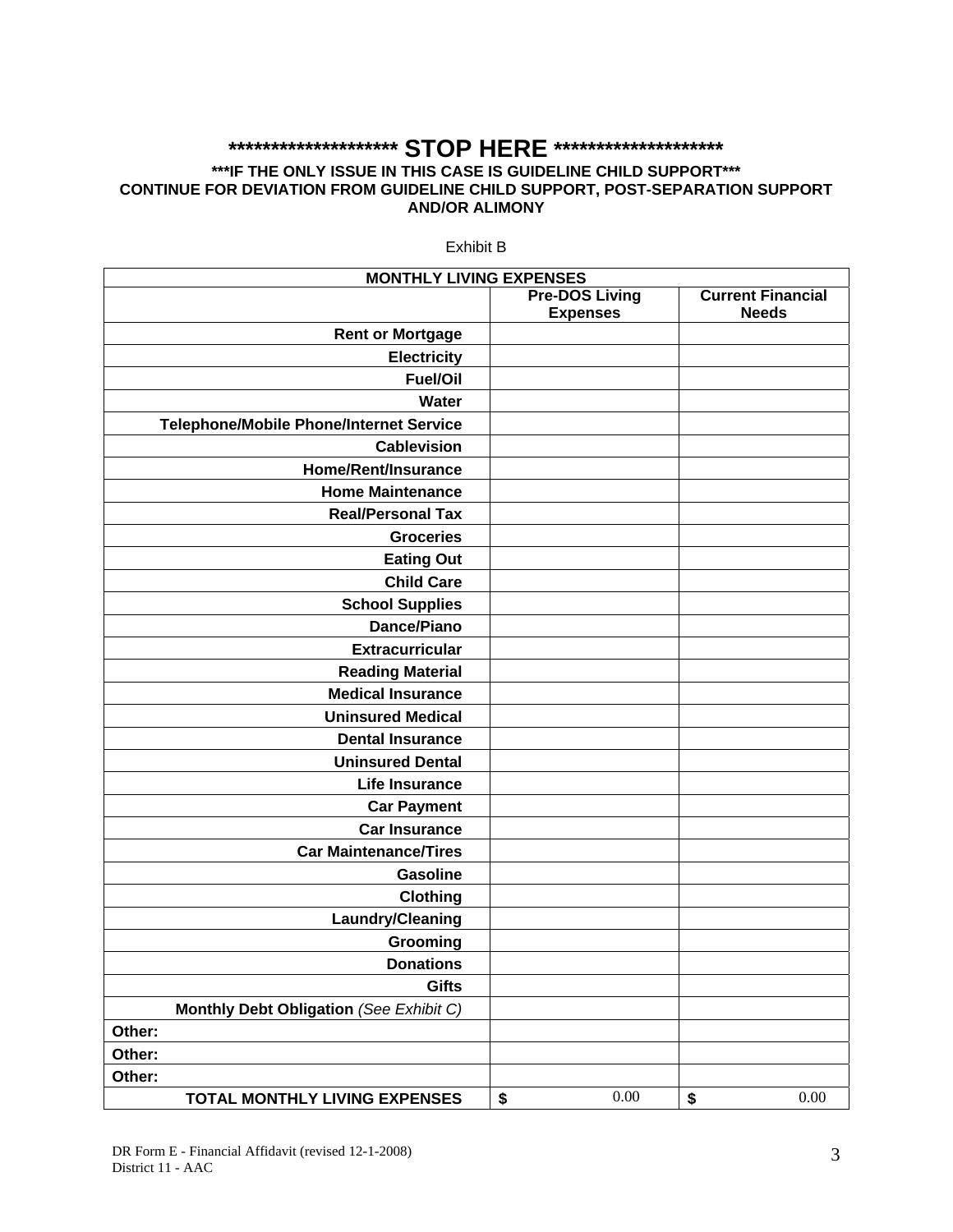## Exhibit C

| Creditor     | <b>Monthly Payment</b> | <b>Balance</b> |
|--------------|------------------------|----------------|
|              |                        |                |
|              |                        |                |
|              |                        |                |
|              |                        |                |
|              |                        |                |
|              |                        |                |
|              |                        |                |
|              |                        |                |
|              |                        |                |
|              |                        |                |
|              |                        |                |
|              |                        |                |
|              |                        |                |
|              |                        |                |
|              |                        |                |
|              |                        |                |
|              |                        |                |
|              |                        |                |
|              |                        |                |
|              |                        |                |
|              |                        |                |
|              |                        |                |
|              |                        |                |
|              |                        |                |
|              |                        |                |
|              |                        |                |
|              |                        |                |
| <b>TOTAL</b> | $\pmb{\$}$<br>0.00     | \$<br>0.00     |
|              |                        |                |
|              |                        |                |

## **MONTHLY DEBT OBLIGATION**